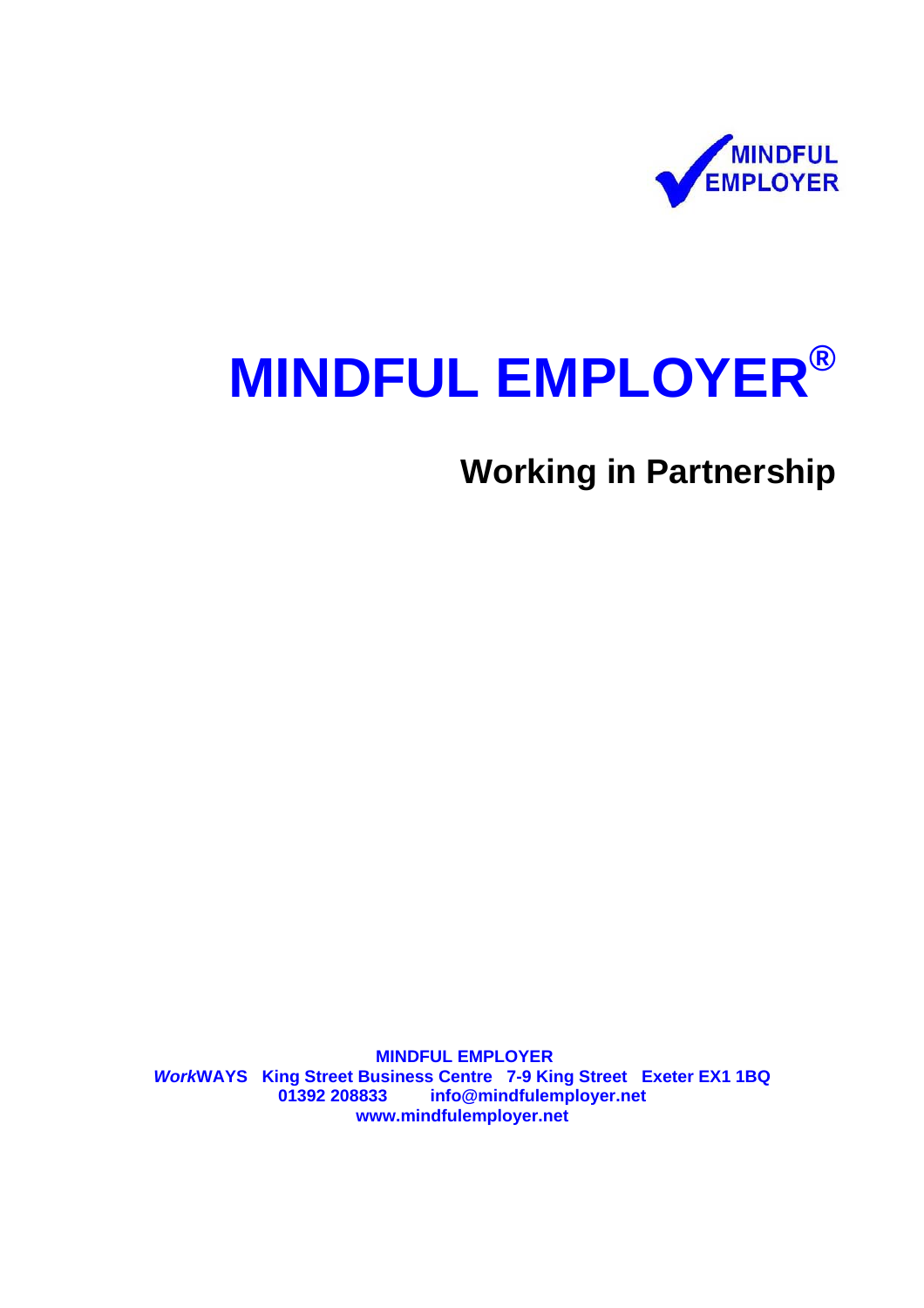# **Working in Partnership**

A guide for organisations who have signed a Partnership Agreement with MINDFUL EMPLOYER, as facilitated by WorkWAYS.

| <b>Introduction</b>                                             | 2            |
|-----------------------------------------------------------------|--------------|
| <b>Why have a Partnership Agreement?</b>                        | $\mathbf{2}$ |
| <b>Key Principles of MINDFUL EMPLOYER</b>                       | 4            |
| <b>Working with employers</b>                                   | 5            |
| <b>Local Employer Networks</b>                                  | 5            |
| <b>Promotion &amp; Publicity:</b>                               | 7            |
| Using the logo & trade mark<br><b>Other publicity materials</b> | 8<br>9       |
| <b>Thank you</b>                                                | 10           |

### **This document has been agreed by the MINDFUL EMPLOYER Council of Reference.**

It replaces and updates the documents: 'Local Employer Networks' and 'Logo guidelines – partnership groups & organisations'.

October 2008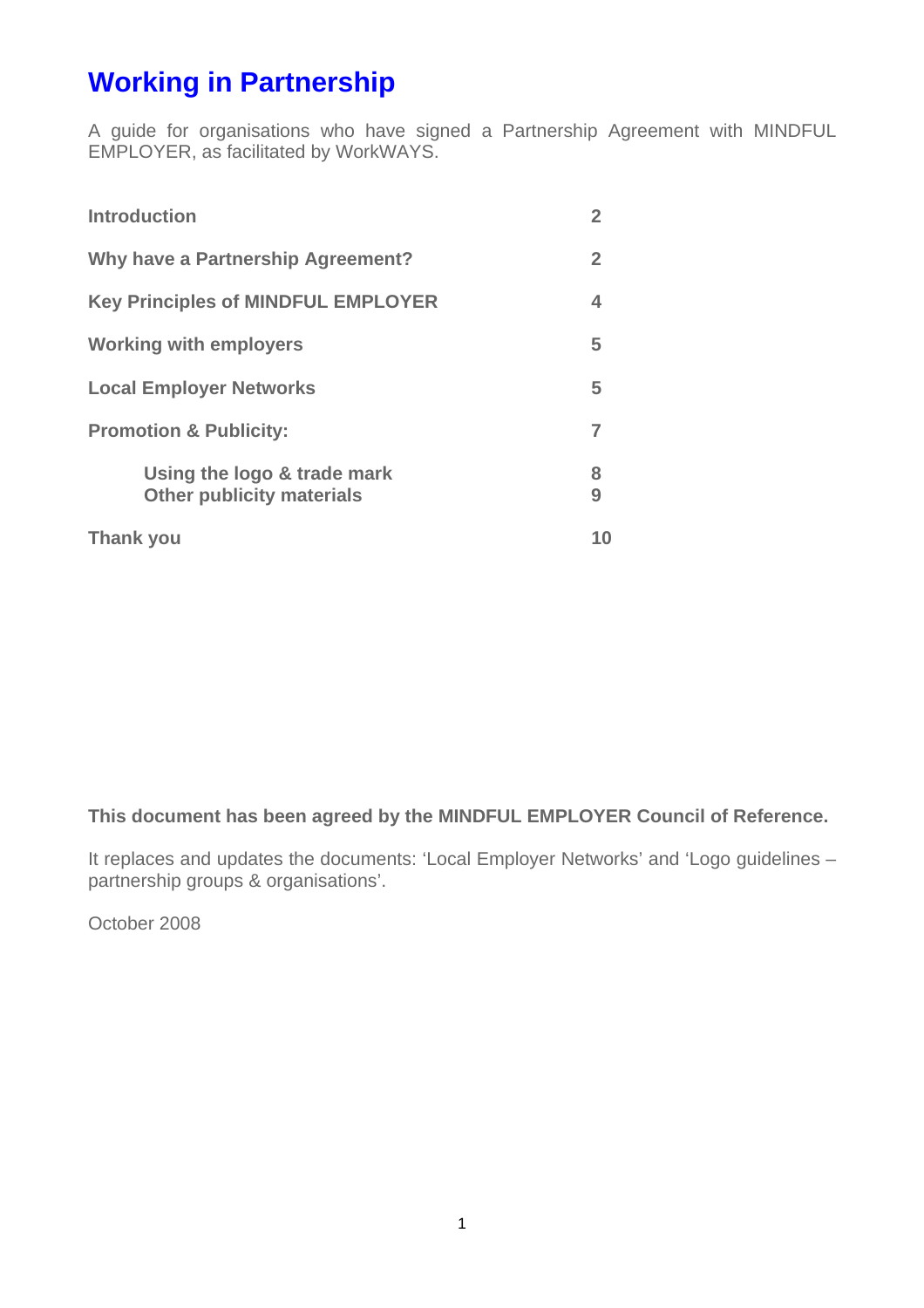# **Working in Partnership with MINDFUL EMPLOYER**

MINDFUL EMPLOYER began in 2004 as a way of providing support for employers in retaining and recruiting staff who experienced harmful levels of stress, anxiety, depression and other mental health problems.

Someone experiencing mental ill health could have access to a lot of help – but who supports their colleagues, their manager, and the people who run the business? That was, in essence, the issue which MINDFUL EMPLOYER set out to address. MINDFUL EMPLOYER is not a policy or a target – employers have far too many of those already and, after all, what's the point of having an initiative about mental health that causes people stress! Indeed, right from the start, the intention was for this initiative to be distinctly different – to be voluntary, free (wherever possible), open to any employer regardless of size or sector and to have a clear emphasis on helping business owners and directors, HR and occupational health specialists, line managers and others who have a duty of care for staff. It is perhaps this distinct approach and clear philosophy that are the main reasons for its success.

The MINDFUL EMPLOYER initiative was developed by employers and is a network of small, medium and large businesses from across the public, private and voluntary sectors. The initiative is guided by a Council of Reference comprising representatives of employers and supporting organisations. MINDFUL EMPLOYER is facilitated by WorkWAYS, a service of Devon Partnership NHS Trust who hold the rights to the name, philosophy, logo, website, publicity content and all other aspects of MINDFUL EMPLOYER on behalf of the employers and organisations involved. MINDFUL EMPLOYER is primarily funded by Devon Partnership NHS Trust and is run by staff at WorkWAYS alongside other elements of their roles working directly with clients of that service. Income from sale of leaflets and other materials, conferences, training and fees for speaking together with some sponsorship have helped cover some practical costs and enabled some administrative support. The growth of the initiative has been enhanced by time-limited funding (April 2005-March 2009) from Care Services Improvement Partnership South West (CSIP) for a broader piece of mental health and social inclusion work focussed on employment and employers. When this funding ends, MINDFUL EMPLOYER will continue although we will need to charge for travelling expenses and time spent out of the office. The Sainsbury Centre for Mental Health (SCMH) has also secured some time-limited (January 2008-July 2009) funding to develop the initiative in the South East

MINDFUL EMPLOYER didn't arise from any central government initiative or legal instrument – it was a local idea from a local employer. Therefore it is important to understand that no organisation (including WorkWAYS who facilitate the initiative) has the authority to, put simply, 'tell employers what they should be doing.' MINDFUL EMPLOYER is about *providing support* to employers – primarily in the provision of easier access to information (e.g. through the website) and easier access to local support (e.g. through organisations such as yourselves). It is completely voluntary.

#### **Why have a Partnership Agreement?**

The MINDFUL EMPLOYER initiative actively encourages and welcomes the involvement of other groups and organisations who share a commitment to supporting employers in the recruitment and retention of people experiencing mental ill health and in increasing awareness of mental health in the workplace.

Within such a partnership it is important to protect both the concept and product of MINDFUL EMPLOYER to ensure that its credibility is not undermined or compromised and, in particular, that the name and logo are not abused in any way by other parties. It's also important that the work carried out by partnership groups and organisations is similarly not undermined or compromised by association with MINDFUL EMPLOYER. To have a written agreement recognizes the value placed on the partnership by the organisation concerned and MINDFUL EMPLOYER. It also lays down clear guidelines and ground rules regarding what can be expected from both parties. The following section looks at the agreement and offers some additional comments (in italics).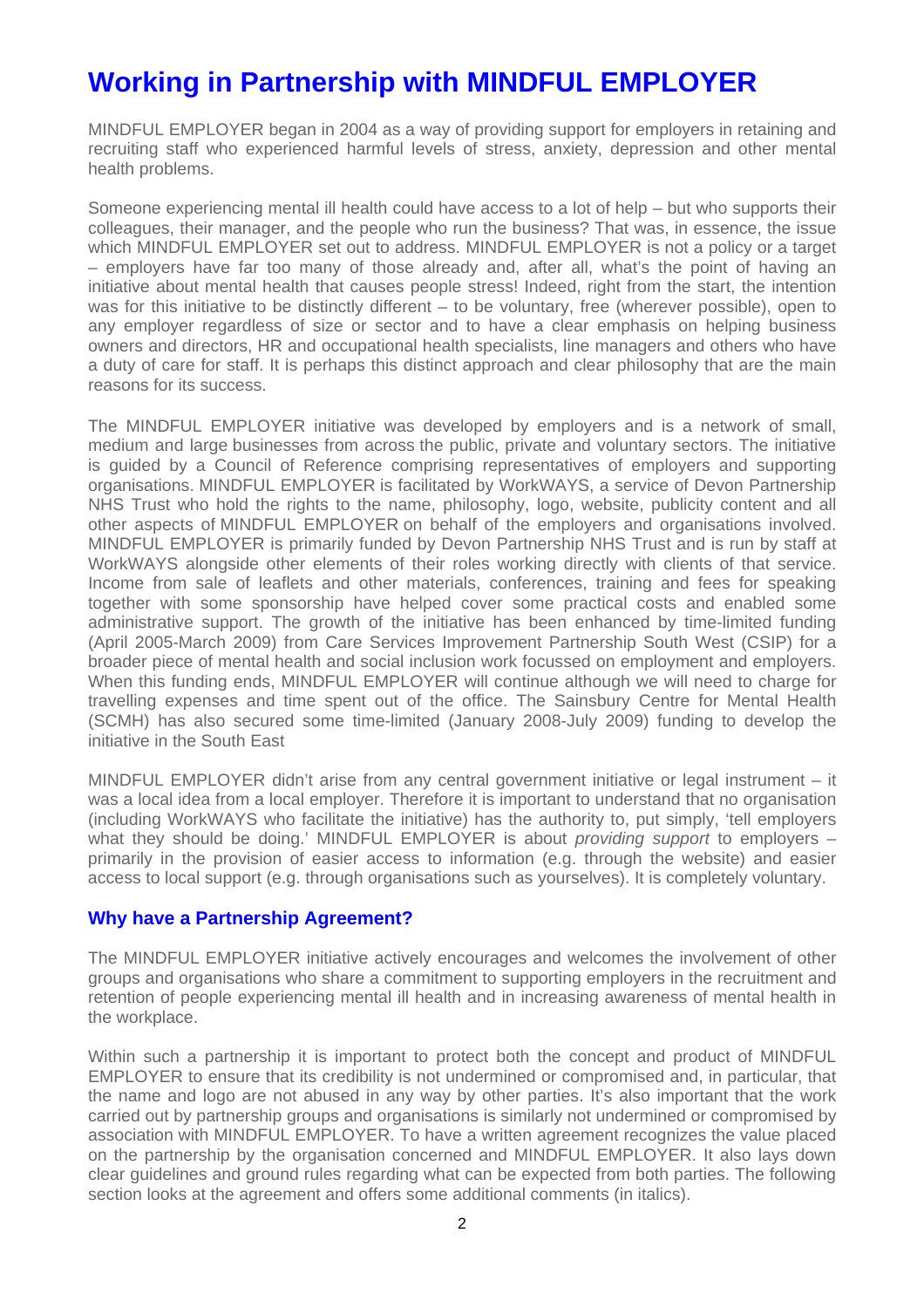MINDFUL EMPLOYER, as facilitated by WorkWAYS, agrees…

- $\checkmark$  To provide advice and support to your organisation in their work of supporting **employers in the recruitment & retention of people experiencing mental ill health and increasing awareness of mental health in the workplace.** *We understand that working with employers in this way will be new to some organisations and that often previous contact has focused on recruitment and work placements. MINDFUL EMPLOYER is not about supporting people experiencing mental health per se – the emphasis is distinctly different in that it offers support to managers, colleagues, business owners/directors, HR, occupational health etc.*
- $\checkmark$  To publicise the work of your organisation and give contact details on the MINDFUL **EMPLOYER website.** *We want to support what you do and you'll see references, e-mail addresses and website links on the appropriate UK regional page for your organisation and also on the 'About Us' page. We will also direct any enquiries we receive from employers or others in your locality to you.*
- 9 **To supply an Information Pack (in pdf format) showing name, contact details and logo for your organisation for reproduction and distribution by your organisation.** *Please use this resource – it's the easiest way of giving employers a summary of what MINDFUL EMPLOYER is all about.*
- 9 **If requested, to supply MINDFUL EMPLOYER leaflets showing name, contact details and logo for your organisation at full cost to your organisation. Leaflets without such details will be also available at full cost to your organisation. (Exact prices available on request from WorkWAYS).** *See comments under 'Publicity Materials' below.*
- $\checkmark$  To inform your organisation about employers based in their geographical location **who contact WorkWAYS and/or sign up to the Charter.** *The best way we can do this is if you use the Information Pack you have been given as it contains the 'Our Response' form which tells us that your organisation has given it to the employer concerned.*

Your organisation…

- 9 **Agrees to adopt the Key Principles of MINDFUL EMPLOYER without amendment and to work within the voluntary and supportive philosophy of the initiative.** *Understand the Key Principles and you will understand MINDFUL EMPLOYER. In a world focussing on 'targets' and 'outcomes', MINDFUL EMPLOYER is to an extent quite counter-culture – it's voluntary, it's free, there are no targets or contracts, it's about offering support to employers along similar lines that many organisations offer support to their clients and customers.*
- 9 **May enhance MINDFUL EMPLOYER through additional relevant material and initiatives providing they do not conflict with or subtract from the Key Principles, the Charter for Employers who are Positive About Mental Health and the general approach and philosophy of the initiative.** *The initiative was 18 months in the initial development stage and has continued to be developed ever since as it has grown in such an unexpected way. We welcome suggestions to enhance and develop the initiative – but please get to know it as it has been designed and developed first before you do so.*
- 9 **May use the MINDFUL EMPLOYER logo as per the guidelines supplied by WorkWAYS and agrees not to amend the logo in any way.** *MINDFUL EMPLOYER is a Registered Trade Mark*. *Maintaining the brand and corporate image is important.*
- 9 **Agrees to send copies of all printed or electronic materials (including web based references) produced by them which refer to the partnership with MINDFUL EMPLOYER to WorkWAYS, where possible before publication.** *You are welcome to produce your own local materials which reflect your involvement and come within the guidelines and principles of the initiative as per this agreement.*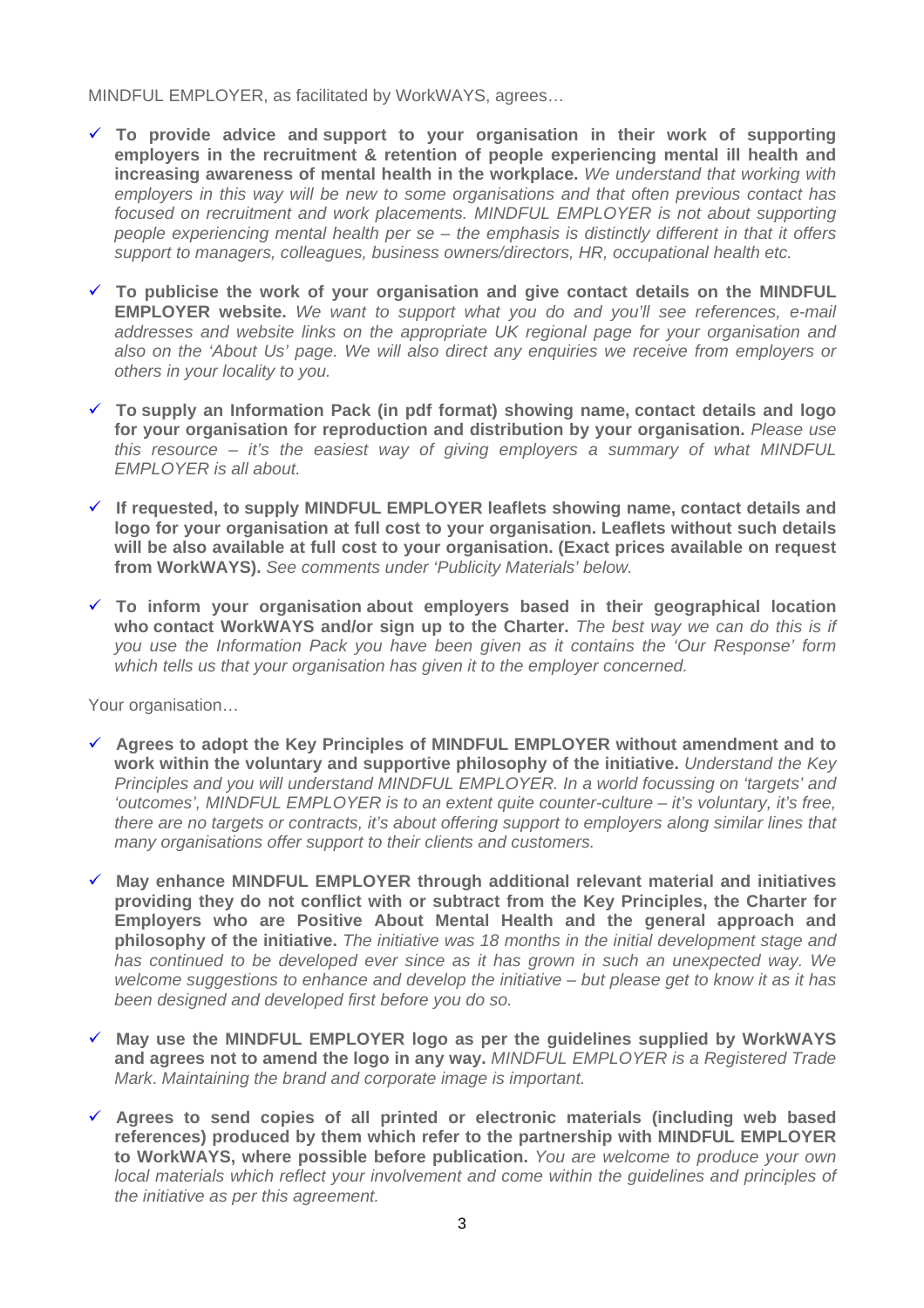We are very grateful to all the organisations who have, like yourselves, signed the agreement. Some have secured additional funding to help develop MINDFUL EMPLOYER in their area while others do so within their current structures. All those who have signed the agreement, regardless of how they fund their involvement, receive exactly the same information and facilities from WorkWAYS. WorkWAYS does not pay any organisation who has signed the agreement to work in partnership and does not charge or receive any money from any of those organisations (save that which is connected to the purchase of publicity materials and refunds of travel expenses or fees to cover time as agreed individually).

We view the Partnership Agreement as something you have entered in to by choice. If you wish to withdraw from it at any point simply let us know. Similarly, WorkWAYS also reserves the right to end the agreement and to conduct a supportive review of your activities with you.

In essence, your role is to:

- Promote MINDFUL EMPLOYER in line with Key Principles & overall approach
- Use the initiative to complement employer-focussed aspects of your service by being associated with national initiative
- Be a local point of contact, support & information.

# **Key Principles**

These will already be familiar to you…

### **By Employers, For Employers**

MINDFUL EMPLOYER is led by employers and is for employers. It's about increasing awareness of mental health, helping employers deliver their business, providing support networks and information, and making it healthier to talk about mental health.

### **Good Practices not 'Great Promises'**

MINDFUL EMPLOYER is concerned with helping employers in recruiting and retaining valued and talented members of staff. It is completely voluntary and will support them to work towards putting its principles in to practice in ways which are sensible, achievable and realistic.

### **Adapted and Adopted**

Employers are the expert on their business. MINDFUL EMPLOYER will support them in adapting its principles within their own policies, structure and culture, adopting them for the longer-term benefit of your staff.

### **Safe People not Scary Places**

52% of people with a psychiatric history have concealed this fact from their employer for fear of losing their job. Mental ill health remains an area of fear and stigma for many. By being a MINDFUL EMPLOYER they will demonstrate that they are willing to enable disclosure of mental ill health to take place without fear of rejection or prejudice.

#### … **And understand the Key Principles and you will understand MINDFUL EMPLOYER**.

The Key Principles were developed by the 30 or so employers who were involved in the 18-month initial development phase in 2004-2005. They reflect what employers would like and what they want in terms of working towards improved practice. The Charter for Employers, aspects of the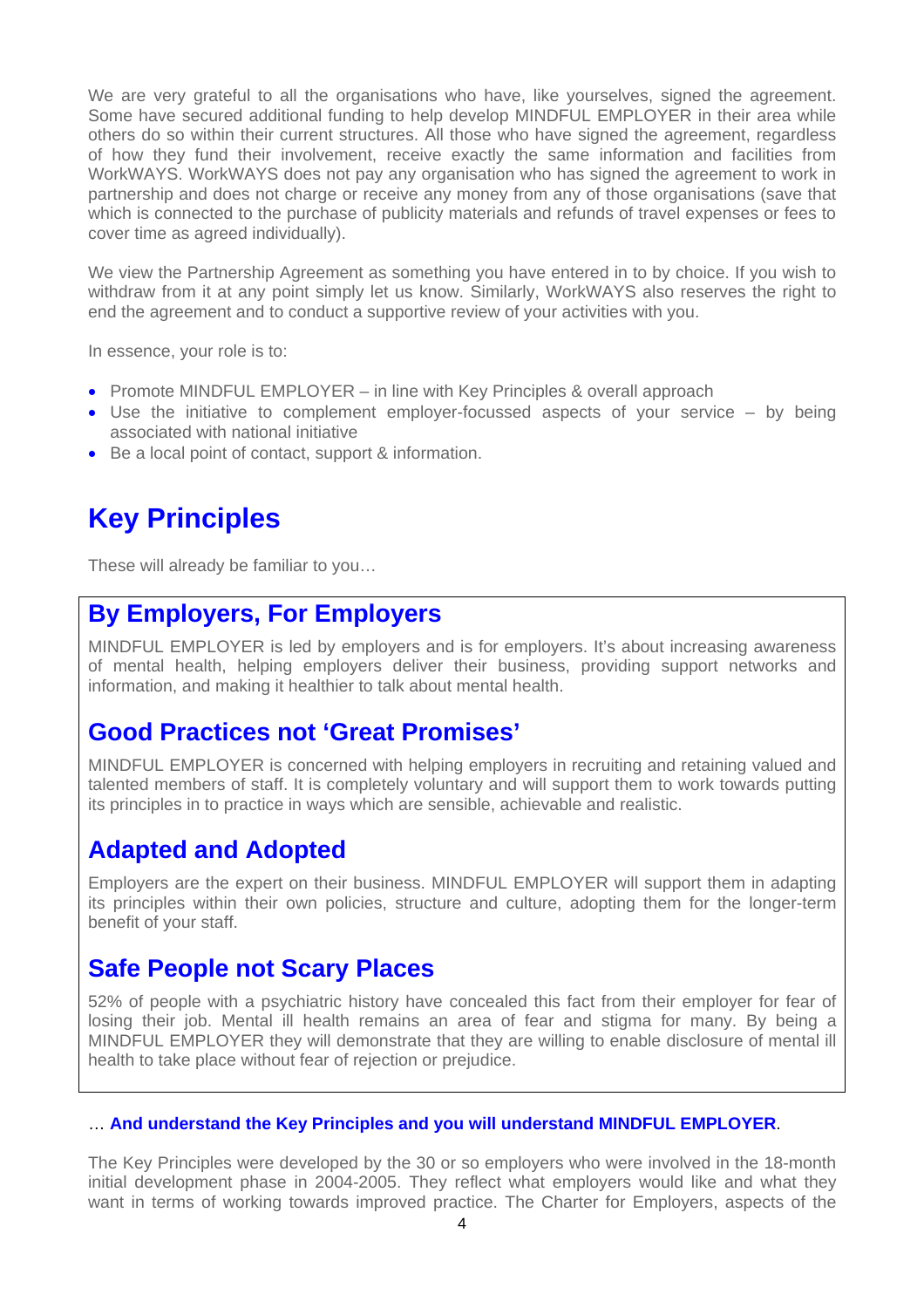design and brand, and the overall philosophy of MINDFUL EMPLOYER were initially developed in that same time. Because it has grown from a local idea for employers in Exeter to a national initiative, several aspects have developed as time as gone on – for example, the Charter Review process – and this will continue to be the case as it grows.

One aspect of MINDFUL EMPLOYER which reflects that distinct approach and has attracted particular attention is the Charter for Employers who are Positive About Mental Health. This is a set of aspirations – something for employers to *work towards*. Changing attitudes towards mental ill health takes time – often a very long time: hence the 'working towards' approach. Employers are human too and the Charter recognises that they haven't necessarily got everything right – but signing it shows they'd like to work at it. Every signatory completes an initial review after two years to provide evidence of how they are working towards the aspirations.

Unfortunately, the biggest concern there is about MINDFUL EMPLOYER regards organisations whose role is to support people with mental health problems to find or remain in employment who have seen the initiative (especially the Charter) as something that employers '*should* be doing'. Some regularly talk of "Getting people to sign up" or have set the Charter as a target or used it in contractual obligations or in exchange for work placements. Such approaches are totally contrary to the principles of the initiative. The Charter does have an important role: it's a public, tangible demonstration of commitment by employers to their staff. But it is not a target or policy – it's a set of aspirations – something to *work towards* and reflects the reality that changing workplace culture takes time – a long time. There are no 'quick fixes' in the world of work and mental health.

Employers can be part of MINDFUL EMPLOYER (e.g. attend Local Employer Networks, use website, contact you/us etc) without signing the Charter. If a measure of 'success' is needed by your organisation then we ask that you use the number of employer contacts you have not Charter signatory (which is likely to be a bigger figure in any case!).

# **Working with Employers**

As mentioned earlier, working with employers may be a new area. Part of the role of the initiative and your organisation's part in it is to understand what employers want – how they can support their staff while still running the business. This means understanding the pressures on the business (especially in the current economic climate), the culture of the workplace and what's important to them. Employers may be uncertain about how best to support and manage a member of staff. That said, given that 1 in 4 people experience some form of mental distress, there's a chance the manager or employer you are in contact may have their own personal experience or family concern. The reality is there will also be people who will not be interested. But by demonstrating an understanding of their concerns and pressures and offering some information or support to help address those issues, they will respect your expertise.

Please do contact us if you would like some additional support and training in working with employers.

# **Local Employer Networks**

Right from the outset, MINDFUL EMPLOYER has been an initiative for and by employers. One of the ways this has been tangibly demonstrated is the bringing together of individuals from different types of businesses and organisations, small, medium and large, public, private and voluntary sector and from the range of roles and specialisms – business directors and owners, HR and occupational health specialists, line managers etc. This is enabled through a variety of means including telephone, e-mail and personal contacts and a number of Local Employer Networks. Bringing together such a variety of people has been key to the success of MINDFUL EMPLOYER and produced a very creative environment in which to work.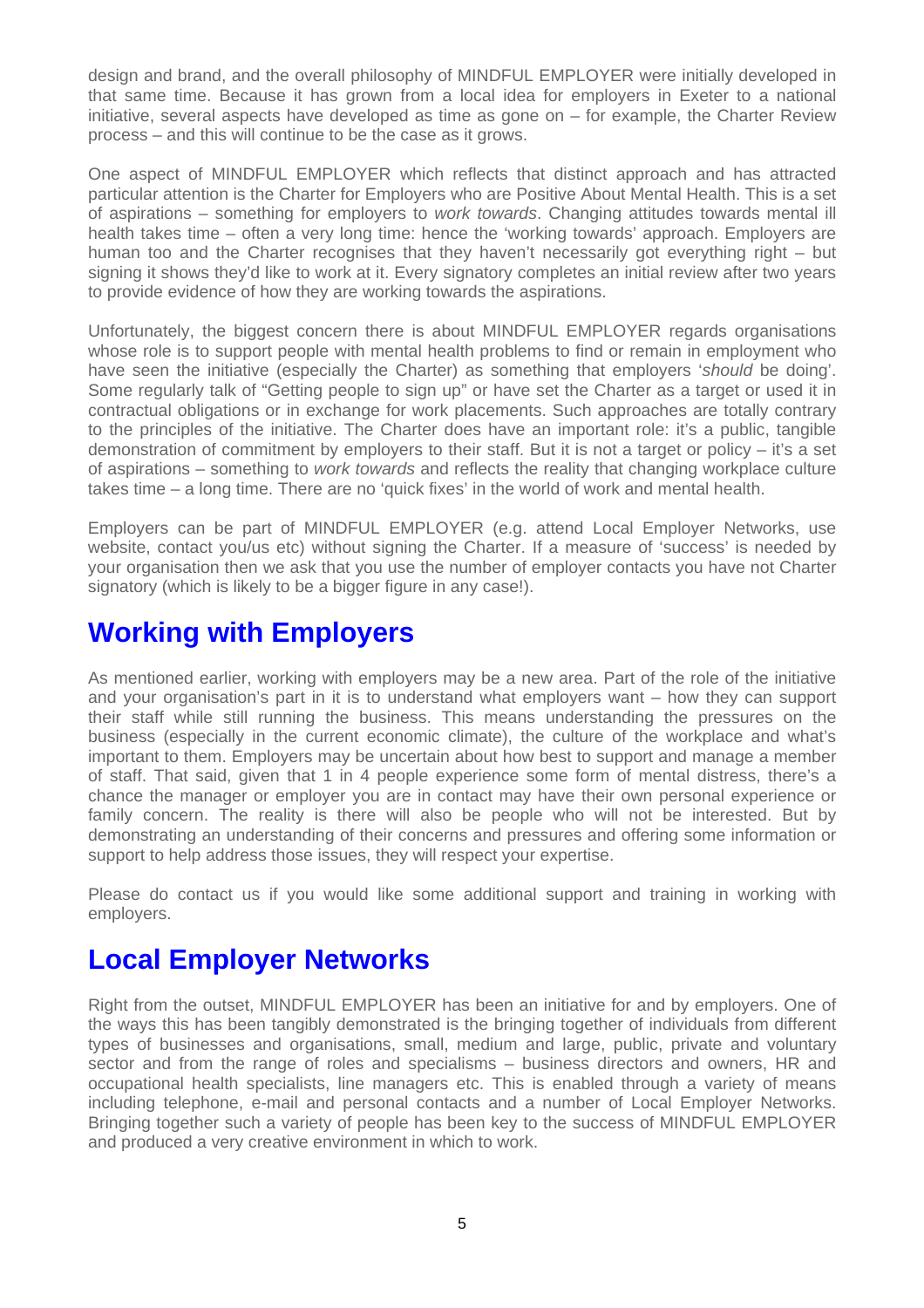Here are some key points to consider when setting up and running a Local Employer Network.

#### **The right focus**

MINDFUL EMPLOYER is focussed on mental health. The term MINDFUL EMPLOYER should not be used in direct relation to non-mental health issues nor used in relation to issues not directly about supporting employers.

#### **Attracting the right audience**

Put simply: it's a Local Employer Network not a Local Employment Network. The networks are for employers – e.g. HR, OH, business directors and owners etc – the people who recruit and manage staff and not so much employment services or health professionals (while the latter are welcome and clearly may have services to offer the employers attending, the networks are not primarily for them). The number of people attending is not crucial – just 3 or 4 employers coming to the first meeting is not a bad thing: they will know people and word will spread.

#### **Employers set the agenda**

This is probably the most important aspect of the networks and reflects a key principle of MINDFUL EMPLOYER – by employers, for employers.

- What do the employers who attend want to discuss?
- What issues do they face?
- What's important to them?

#### **Working with local organisations**

As stated above, local employers like local contacts and MINDFUL EMPLOYER is keen to work with local organisations in enabling Local Employer Networks. The role of the local organisation is primarily to act as a local point of contact, to let local employers know about the network meetings and to coordinate venue arrangements.

We will be able to provide support in planning the meetings, offer some contacts, help devise invitation letters, give presentations and attend meetings for as long as seems appropriate. We will also publicise the dates of meetings.

#### **The Invitation**

Be clear in your invitation not just about date, time and place (and a contact name and number) but also what the topic is and ideally who's going to be talking about it and who they work for. Employers need a reason to come and they are more likely to do so if there is something which is clearly relevant to their role as an employer, will clearly attract their attention and create a 'must go' reaction. That said, employers are busy people with many, sometimes conflicting demands and must be allowed the right not to come – they fact they may not does not necessarily indicate a lack of interest. (Also, please note comments below about use of logo and terminology.)

#### **Venue**

All that's needed is a room and cups of tea! Employers may be more likely to come to a meeting hosted at another employer's premises. It's also good to share the hosting and vary the venue from meeting to meeting. (Some networks do meet over a lunchtime which can have a cost implication about who provides lunch: that is something to be addressed locally. Experience suggests that host employers are willing to express their support for the network in this tangible way.)

#### **Costs**

By encouraging different people to offer venues and refreshments and through the use of e-mail, costs can be kept to a minimum. Any guest speakers (e.g. if the employers coming want a talk on a particular topic) should be invited to come on a goodwill basis. It does take some time of course to send out invitations and write up notes afterwards – although we are happy to help with that, particularly in the early stages – but running a network should not be a particularly time-consuming matter. We would suggest that each meeting requires a total of about 3-4 hours administration plus time for the meeting itself.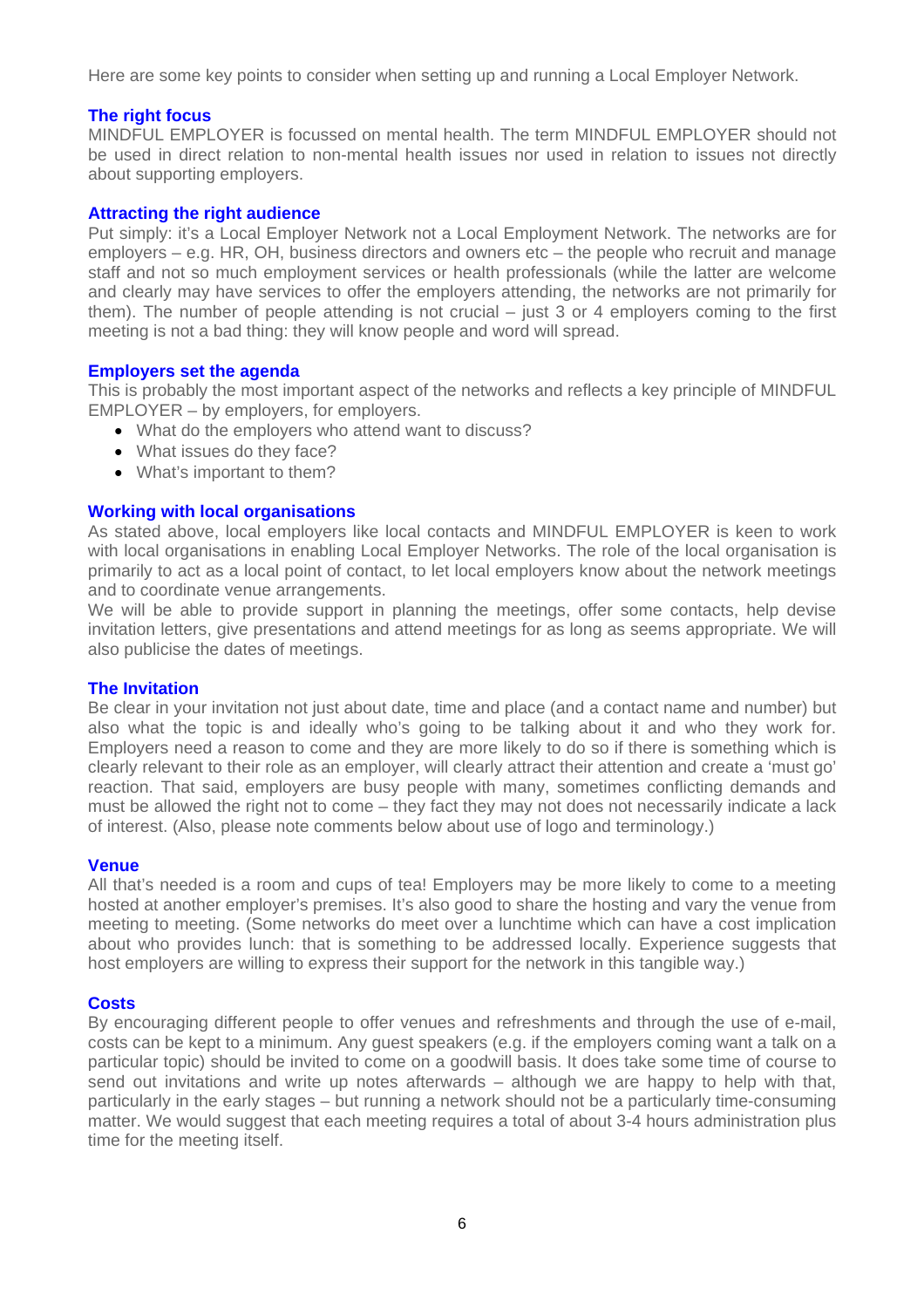#### **Duration & Frequency**

Most of the current networks meet for 1½-2 hours, every 3-4 months. It is important to meet as often as those who come wish to do so.

#### **The first meeting**

We would suggest a couple of 'presentations' – introducing yourself as the local organisation, an introduction to MINDFUL EMPLOYER (we are happy to come to do this) and perhaps a brief overview of mental health & the workplace. But key to this first meeting is to discuss the issues of importance to the employers who come – setting the agenda for the next meetings

#### **Examples of topics**

The agenda is to be set by those coming but topics discussed at current networks have included drug & alcohol issues in workplace; managing sickness absence; disability equality duty; depression; stress management; Access to Work; sharing policies; bullying at work.

#### **Set date for next meeting**

This is good to do at or asap after a meeting – to get it in people's diaries and to demonstrate an ongoing commitment to keep the network going.

#### **Notes of meetings**

These do not need to be formal 'minutes' but simply a summary for those present and for those who could not attend. They should also carry date and time (and venue if known) of the next meeting.

#### **Keeping in touch**

It is important to keep the network in people's minds – two ways of doing this are to:

- Keep an e-mail list of those who are in contact with: those who come and those who don't.
- Forward on the monthly MINDFUL EMPLOYER updates sent out by Richard Frost & Lynn Aggett.

#### **Remember, you are not alone…**

We are more than happy to help with any aspect of setting up and running a Local Employer Network so please do contact us.

## **Promotion & Publicity**

We are aware that some partnership organisations would like to have their own 'variant' on the items we produce but it is not always possible to accommodate all the suggestions and requests we receive.

The name MINDFUL EMPLOYER<sup>®</sup> is a Registered Trade Mark of Devon Partnership NHS Trust. As you may know, many organisations who hold the rights ensconced within a Registered Trade Mark 'licence' it for use by other organisations – often for a fee. Such licensing arrangements often place specific guidelines and restrictions on how the mark is used hence why we do so also (as shown in part below). This is to balance 'free' use by yourselves alongside protecting the integrity of the initiative and the brand and corporate image.

Our approach is based on grounds of:

- Fairness if we accede to a request from one partner then it is only right we do the same for everyone else;
- Maintaining the brand as mentioned earlier, it is important to have a clear and consistent image and avoid confusion which is likely to arise by different organisations promoting the initiative in different ways;
- Practicality we simply do not have the staff time available to produce lots of different versions of banners etc which may in time need updating. However, we have provided every partnership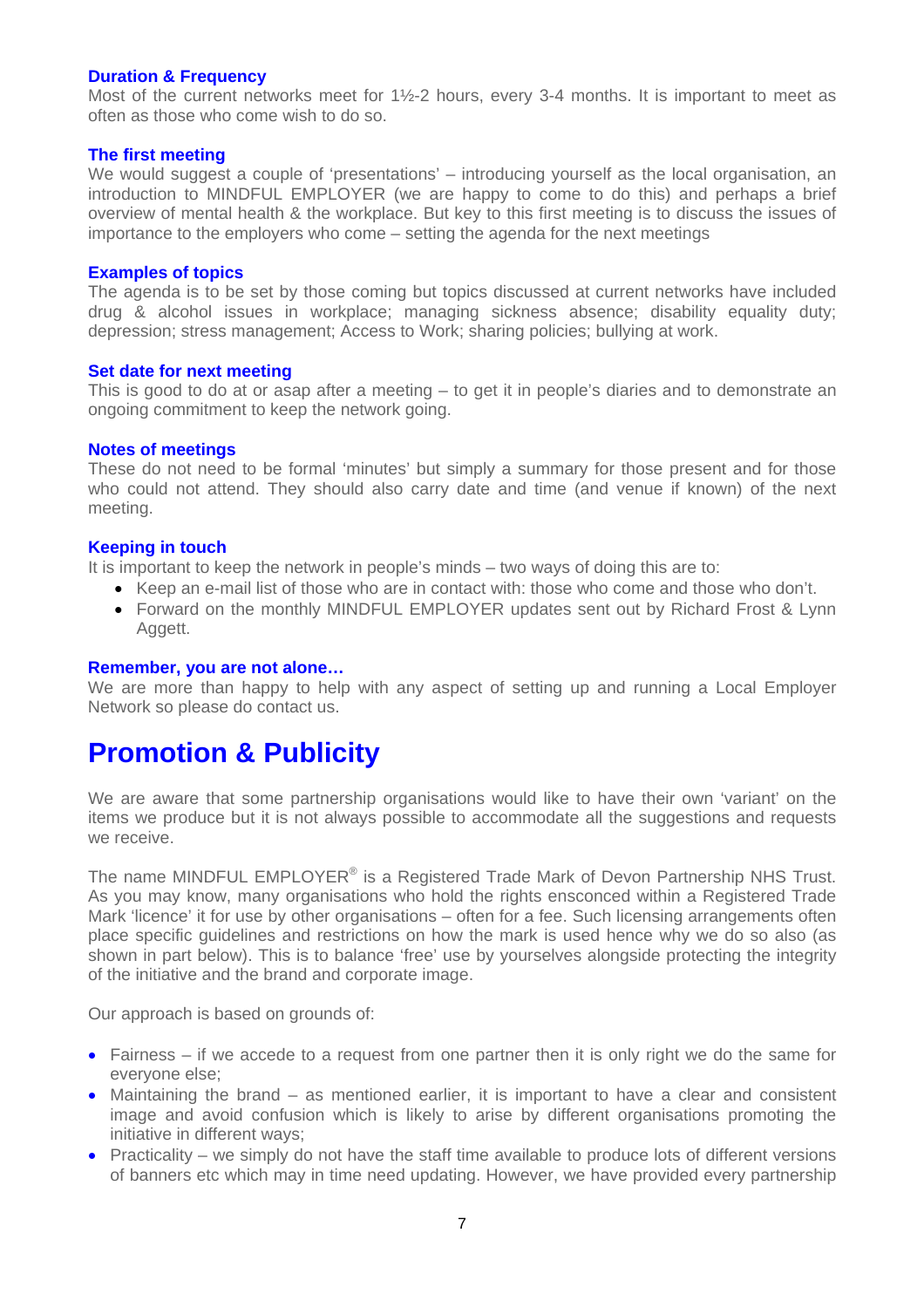organisation with their own version of the Information Pack showing their contact details and containing brief reference to the work of their organisation.

These limitations also reflect a business-like approach – one which is respected by employers (the prime audience for the initiative) and avoids potential for confusion.

#### **Using the Logo & Trade Mark**

#### **Conditions of use**

The name MINDFUL EMPLOYER<sup>®</sup> is a Registered Trade Mark of Devon Partnership NHS Trust and, together with the logo, can be used only by groups and organisations who have signed the Agreement to Work in Partnership with MINDFUL EMPLOYER and by employers who have signed the Charter for Employers who are Positive About Mental Health. It is not to be used by or passed to employers, partner agencies, other organisations or associations or sub-contractors.

#### **Use of logo & name**

The MINDFUL EMPLOYER logo should be reproduced as shown in the accompanying image without addition or alteration. The image is available in jpeg and eps (for pc and mac) formats. The size of the image may be adjusted as automatically permitted by enlargement or reduction of the image itself. The image should only be enlarged or reduced proportionately – i.e. by dragging the corner points only.

The MINDFUL EMPLOYER logo may be reproduced only in blue or in black or inverted to be white on a coloured/black background. No other colours should be used. A border should not be applied to the logo. A strapline should not be applied to the logo.

The MINDFUL EMPLOYER logo may be used on your website with a hyperlink inserted to www.mindfulemployer.net

If your group/organisation has a logo, you may use the following layouts on publicity related to the purpose of the partnership:



Group | Working in Partnership with



*or* 



Working in Partnership with



Your logo should be the same size as the MINDFUL EMPLOYER logo and be placed to the left or above as shown.

If plain text is used instead of logos use this layout:

<<Your group/organisation name>> Working in Partnership with MINDFUL EMPLOYER

*or* 

<<Your group/organisation name>>

Working in Partnership with

MINDFUL EMPLOYER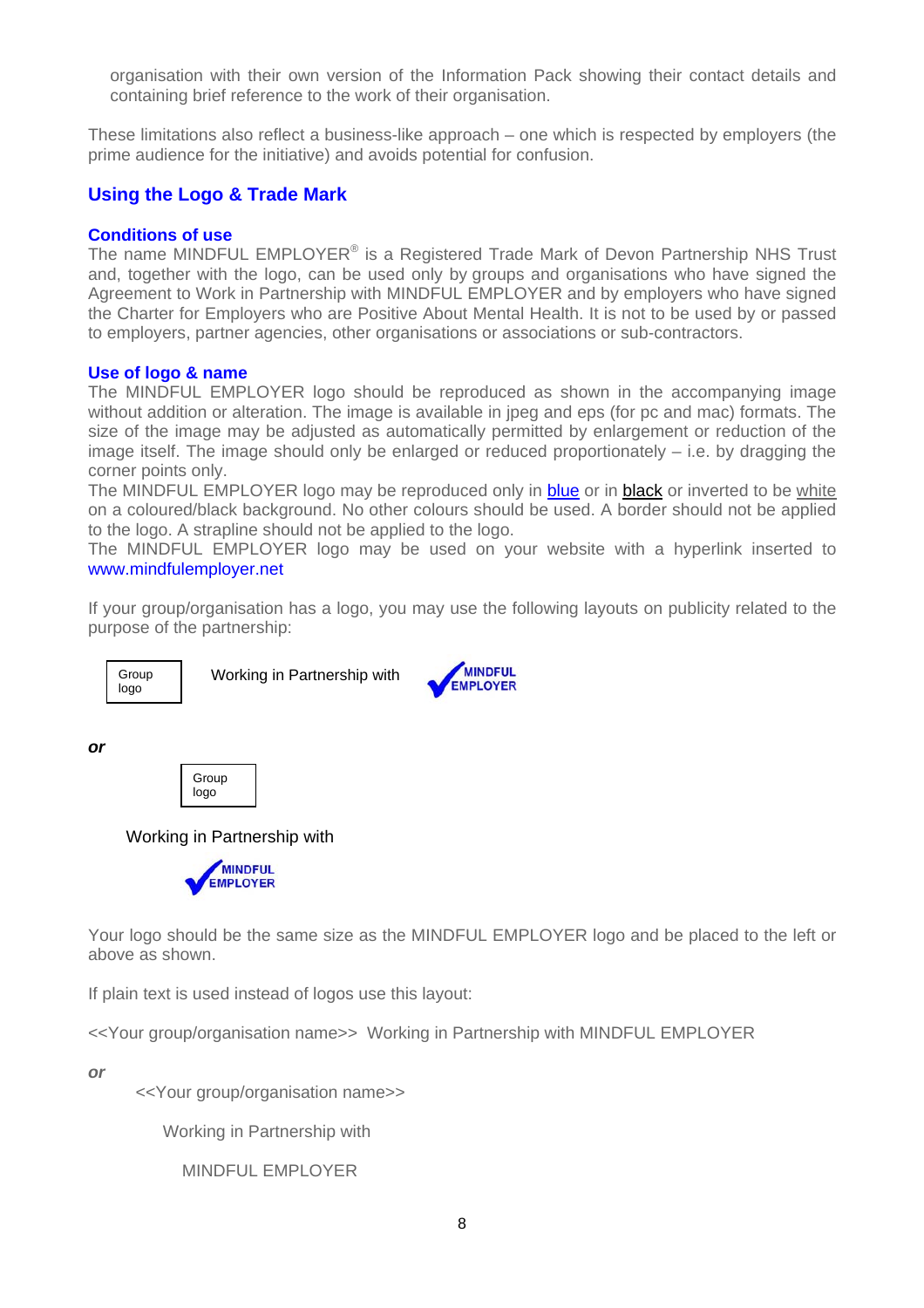The words MINDFUL EMPLOYER should be in upper case and in Arial font, colour blue or black, and should be the same size as the group name. In both cases, the words 'Working in Partnership with' are to be in Arial font, colour black, case as shown.

In any plain text (e.g. when writing about the partnership or initiative), the words MINDFUL EMPLOYER should *always* be in UPPER CASE. The blue tick should not be used separately from the words MINDFUL EMPLOYER.

If you are producing materials yourself or talking about MINDFUL EMPLOYER to employers or others please use the word 'initiative' - and not 'scheme', 'programme', 'project' or similar generic terms. Similarly, please do not use the abbreviation M.E. in any external communication.

**NB** Your signature on the Partnership Agreement is taken as acceptance of the above.

#### **Other Publicity Materials**

The best form of publicity is word of mouth – business speaking to business and your organisation telling employers about the initiative. There is, we have found, not much to be gained by paid-for advertising or 'selling the product' – indeed the latter, given the voluntary and supportive nature of the initiative, will probably be counter-productive. However, we have produced some materials for you to use.

#### **Information Pack**

The most useful piece of publicity you have is the Information Pack which contains:

- A summary of MINDFUL EMPLOYER
- Details of the benefits for employers
- Information about the Charter
- The form for employers to complete who wish to sign the Charter
- Order form for leaflets

The Information Pack we have provided for you contains your contact details and as it is in electronic (pdf) form then it can easily be e-mailed to employer contacts. Because it shows your details it also demonstrates to your local employers that they have a local contact.

#### **Leaflets**

We have a two-fold leaflet in colour with photos. Because this costs us to have it printed we have to make a charge to cover those expenses. It is possible to have your logo overprinted also together with the words *Supports MINDFUL EMPLOYER*. In response to comments, we can also offer the words *Working in Partnership with MINDFUL EMPLOYER*. It is not possible to also print your own contact details on leaflets. Because leaflets with overprinting would be produced especially for your organisation this often costs more than the standard price – so please contact us for a quote. Leaflets can only be printed and ordered through ourselves.

#### **Pens & Notepads**

These are available while stocks last but larger quantities can be supplied separately. Please contact us for a quote. Pens and pads can only be produced and ordered through ourselves and it is not possible to overprint or personalise either item.

#### **Pop Up Display Banners**

Each one will be produced specifically so ordering one will commit you to paying for it. To help protect the MINDFUL EMPLOYER brand we would prefer you not to design your own banner. Please contact us for a quote. Banners can only be produced and ordered through ourselves and it is not possible to overprint or personalise them. .

#### **Powerpoint presentation**

You can use this when talking to groups of employers or others to explain what MINDFUL EMPLOYER is (and just as importantly, what it isn't!). Within it you'll see we have put some